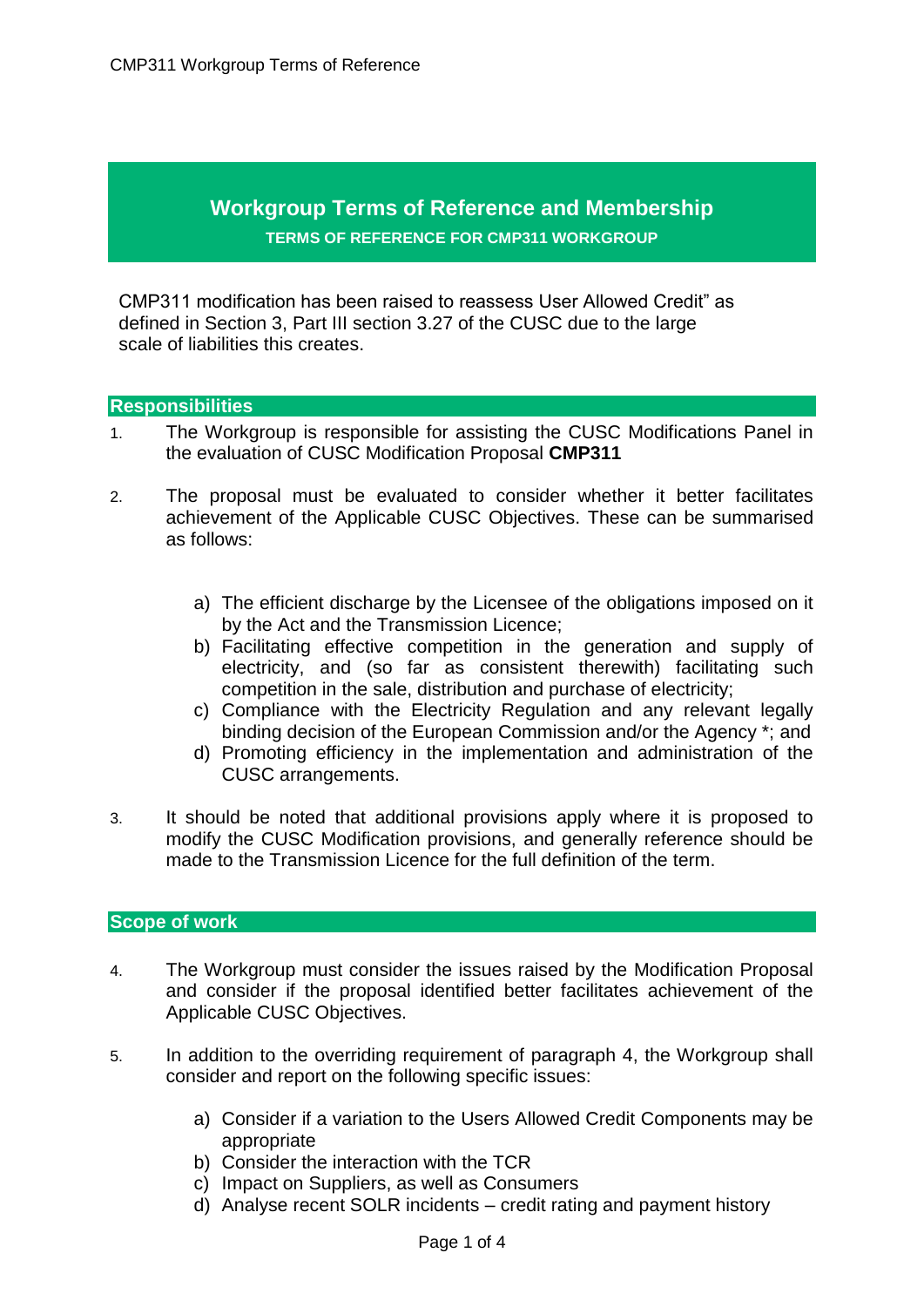- e) Ensuring the views of smaller suppliers are represented
- f) Review of original User Allowed Credit decisions
- 6. The Workgroup is responsible for the formulation and evaluation of any Workgroup Alternative CUSC Modifications (WACMs) arising from Group discussions which would, as compared with the Modification Proposal or the current version of the CUSC, better facilitate achieving the Applicable CUSC Objectives in relation to the issue or defect identified.
- 7. The Workgroup should become conversant with the definition of Workgroup Alternative CUSC Modification which appears in Section 11 (Interpretation and Definitions) of the CUSC. The definition entitles the Group and/or an individual member of the Workgroup to put forward a WACM if the member(s) genuinely believes the WACM would better facilitate the achievement of the Applicable CUSC Objectives, as compared with the Modification Proposal or the current version of the CUSC. The extent of the support for the Modification Proposal or any WACM arising from the Workgroup's discussions should be clearly described in the final Workgroup Report to the CUSC Modifications Panel.
- 8. Workgroup members should be mindful of efficiency and propose the fewest number of WACMs possible.
- 9. All proposed WACMs should include the Proposer(s)'s details within the final Workgroup report, for the avoidance of doubt this includes WACMs which are proposed by the entire Workgroup or subset of members.
- 10. There is an obligation on the Workgroup to undertake a period of Consultation in accordance with CUSC 8.20. The Workgroup Consultation period shall be for a period of **15 working days** as determined by the Modifications Panel.
- 11. Following the Consultation period the Workgroup is required to consider all responses including any WG Consultation Alternative Requests. In undertaking an assessment of any WG Consultation Alternative Request, the Workgroup should consider whether it better facilitates the Applicable CUSC Objectives than the current version of the CUSC.

As appropriate, the Workgroup will be required to undertake any further analysis and update the original Modification Proposal and/or WACMs. All responses including any WG Consultation Alternative Requests shall be included within the final report including a summary of the Workgroup's deliberations and conclusions. The report should make it clear where and why the Workgroup chairman has exercised his right under the CUSC to progress a WG Consultation Alternative Request or a WACM against the majority views of Workgroup members. It should also be explicitly stated where, under these circumstances, the Workgroup chairman is employed by the same organisation who submitted the WG Consultation Alternative Request.

12. The Workgroup is to submit its final report to the Modifications Panel Secretary on **TBC** for circulation to Panel Members. The final report conclusions will be presented to the CUSC Modifications Panel meeting on **TBC.**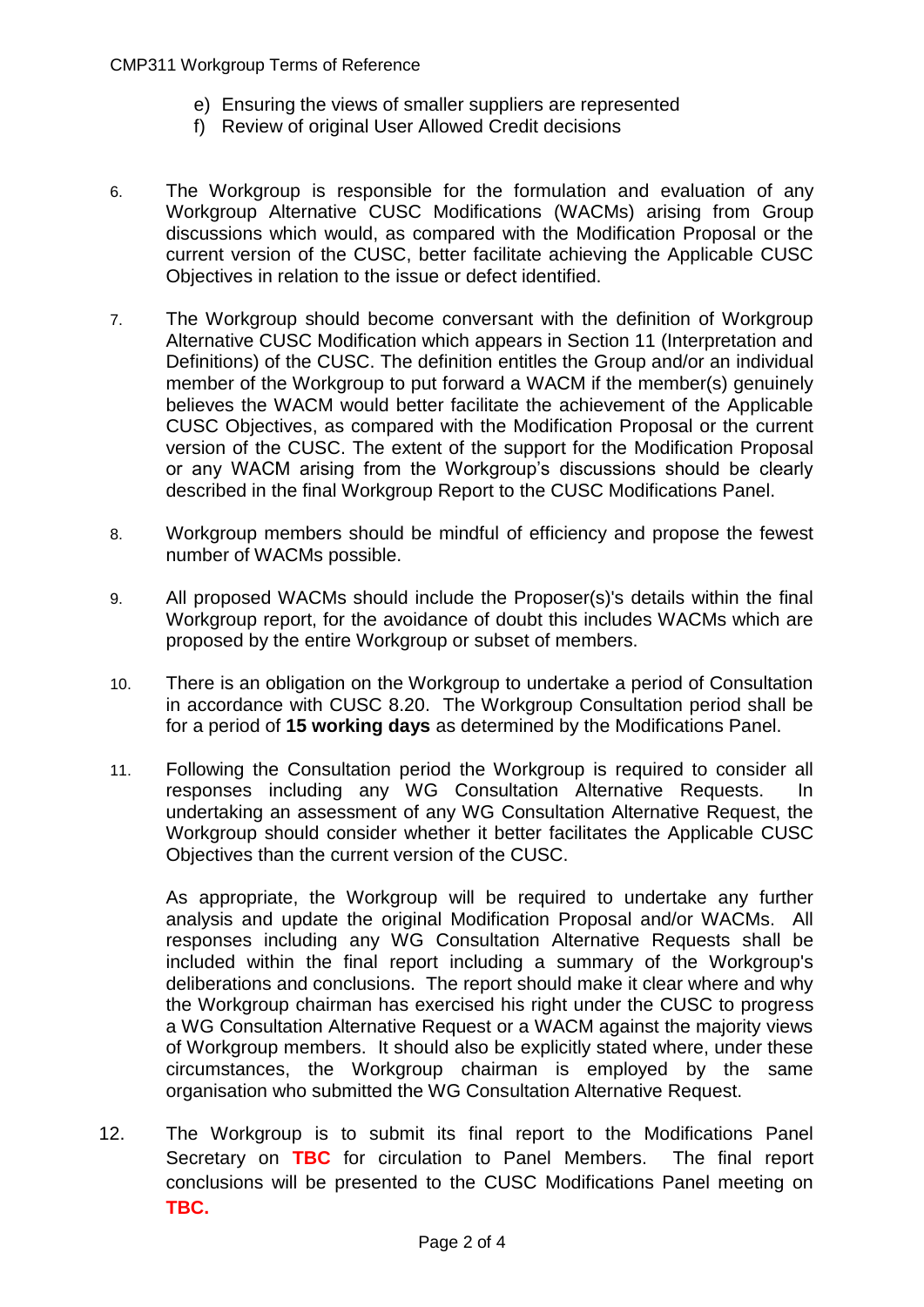## **Membership**

13. It is recommended that the Workgroup has the following members:

| <b>Role</b>                | <b>Name</b>            | <b>Representing (User nominated)</b>    |
|----------------------------|------------------------|-----------------------------------------|
| Chair                      | Shazia Akhtar          | <b>Code Administrator</b>               |
| <b>Technical Secretary</b> | Emma Hart              | <b>Code Administrator</b>               |
| Proposer                   | Simon Sheridan         | <b>National Grid Electricity System</b> |
|                            |                        | Operator                                |
| <b>Workgroup Member</b>    | Karl Mayron            | <b>Haven Power</b>                      |
| <b>Workgroup Member</b>    | Robert Longden         | <b>Cornwall Energy</b>                  |
| <b>Workgroup Member</b>    | <b>James Kerr</b>      | <b>Citizens Advice</b>                  |
| <b>Workgroup Member</b>    | <b>Gareth Evans</b>    | <b>Waters Wye</b>                       |
| <b>Workgroup Member</b>    | David Holland          | <b>Scottish Power</b>                   |
| <b>Workgroup Member</b>    | <b>Amit Gudka</b>      | <b>Bulb Energy</b>                      |
| <b>Workgroup Member</b>    | <b>Claire Towler</b>   | <b>SSE Energy Supply Ltd</b>            |
|                            |                        | (representing interconnectors)          |
| <b>Workgroup Member</b>    | <b>Chris Welby</b>     | <b>Bristol Energy</b>                   |
| <b>Workgroup Member</b>    | Simon Bateman          | Engie                                   |
| <b>Workgroup Member</b>    | Dr Sharon              | <b>SSE Electricity Limited</b>          |
|                            | <b>McCahey</b>         | (representing suppliers)                |
| <b>Workgroup Member</b>    | Lee Stone              | <b>EON</b>                              |
| <b>Workgroup Member</b>    | <b>Richard Jerreat</b> | <b>EDF</b>                              |
| <b>Workgroup Member</b>    | <b>Chris Greer</b>     | <b>Green Energy</b>                     |
| <b>Observer</b>            | <b>Caroline Pitt</b>   | <b>Squeaky Energy</b>                   |

NB: A Workgroup must comprise at least 5 members (who may be Panel Members). The roles identified with an asterisk in the table above contribute toward the required quorum, determined in accordance with paragraph 14 below.

- 14. The chairman of the Workgroup and the Modifications Panel Chairman must agree a number that will be quorum for each Workgroup meeting. The agreed figure for CMP311 is that at least 5 Workgroup members must participate in a meeting for quorum to be met.
- 15. A vote is to take place by all eligible Workgroup members on the Modification Proposal and each WACM. The vote shall be decided by simple majority of those present at the meeting at which the vote takes place (whether in person or by teleconference). The Workgroup chairman shall not have a vote, casting or otherwise]. There may be up to three rounds of voting, as follows:
	- Vote 1: whether each proposal better facilitates the Applicable CUSC Objectives;
	- Vote 2: where one or more WACMs exist, whether each WACM better facilitates the Applicable CUSC Objectives than the original Modification Proposal*;*